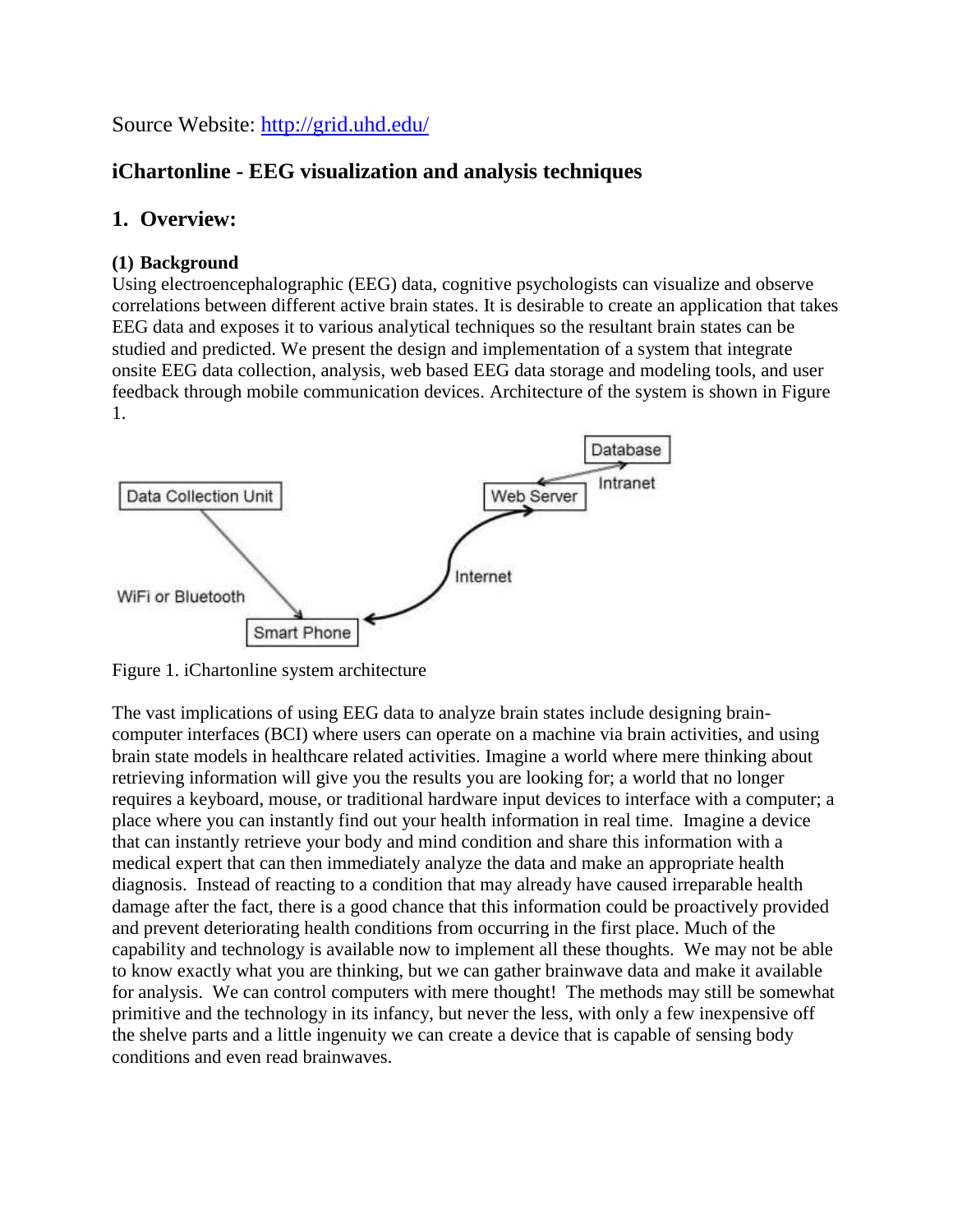As an example, we present a case study in transcendental meditation [1], a spiritual development technique, which was popularized by former Hindu ascetic Mharishi Mahesh Yogi and gained popularity in the west during the 1960's [2]. The concurrent brain states associated with transcendental meditation have been viewed as something outside of the world of physical measurement and objective evaluation by most scientific communities. Scientists now have the ability to measure and register electric potential of the human brain through the use of electroencephalographic technologies. One approach is to study finite differences within the minds of those practicing meditation, and those who do not. Such an endeavor is an avenue towards modeling a wide range of brain states [3]. The combination of electroencephalographic data with modeling methods in fields such as data mining and bioinformatics could be used to prove that subjects in a state of transcendental meditation are in a verifiable and observable state of mind that can be monitored and predicted [1]. Experiments found that cancer patients that practiced meditation experienced higher well-being levels, better cognitive function and lower levels of inflammation than a control group [4].

We experimented a method of quick prototyping an EEG headset, in a cost effective way and with state of the art technologies. This headset is a good starting foundation for anybody interested in researching body data via sensors. The Arduino components can be extended and exchanged to any desired configuration. It is only up to the imagination of the builder to decide what is possible and where to take the project next.

We used meditation research to reach out to the high end applications of EEG data analysis in understanding human brain states and assisting in promoting human healthcare. Some devotees to the practices of transcendental meditation have shown the ability to control these brain states. We want to numerically prove or disprove this assumption; the analysis of these states could be the initial step in a process to first predict and later allow individuals to control these states.

### **(2) Challenges**

The challenges in EEG related studies include the design of the measuring tools and the methodologies in analyzing EEG data. Here we extricate a method to build an inexpensive headset to measure brainwaves. An EEG is a tool used to capture brainwave activity while it is performing a cognitive task. This allows the detection of the location and magnitude of brain activity involved in the various types of cognitive functions. EEGs allow the viewing and recording of the changes in brain activity during the time a task is performed. EEGs for this purpose have been around for many years, albeit only in medical research facilities and typically being very expensive. The intrigue is being able to inexpensively build an EGG with off the shelf parts and be able to perform the same type of brainwave research at home as sophisticated medical research facilities.

The primary motivation behind this is to know what signals the brain produces does under certain situations and to know how these signals are consciously manipulated via controlled thoughts. Additionally it is desirable to know if there is a way to enhance studying and learning abilities and being able to retain more information. As an example, attempts have been made to study the tangible effects of meditation on human body and behavior, and investigate the possibilities of applying scientific methods to measure the effects. A direct benefit of this study will be to extend psychology to develop new methods for healing various mental diseases. This objective is feasible because meditation is efficient in training human self-control since its goal is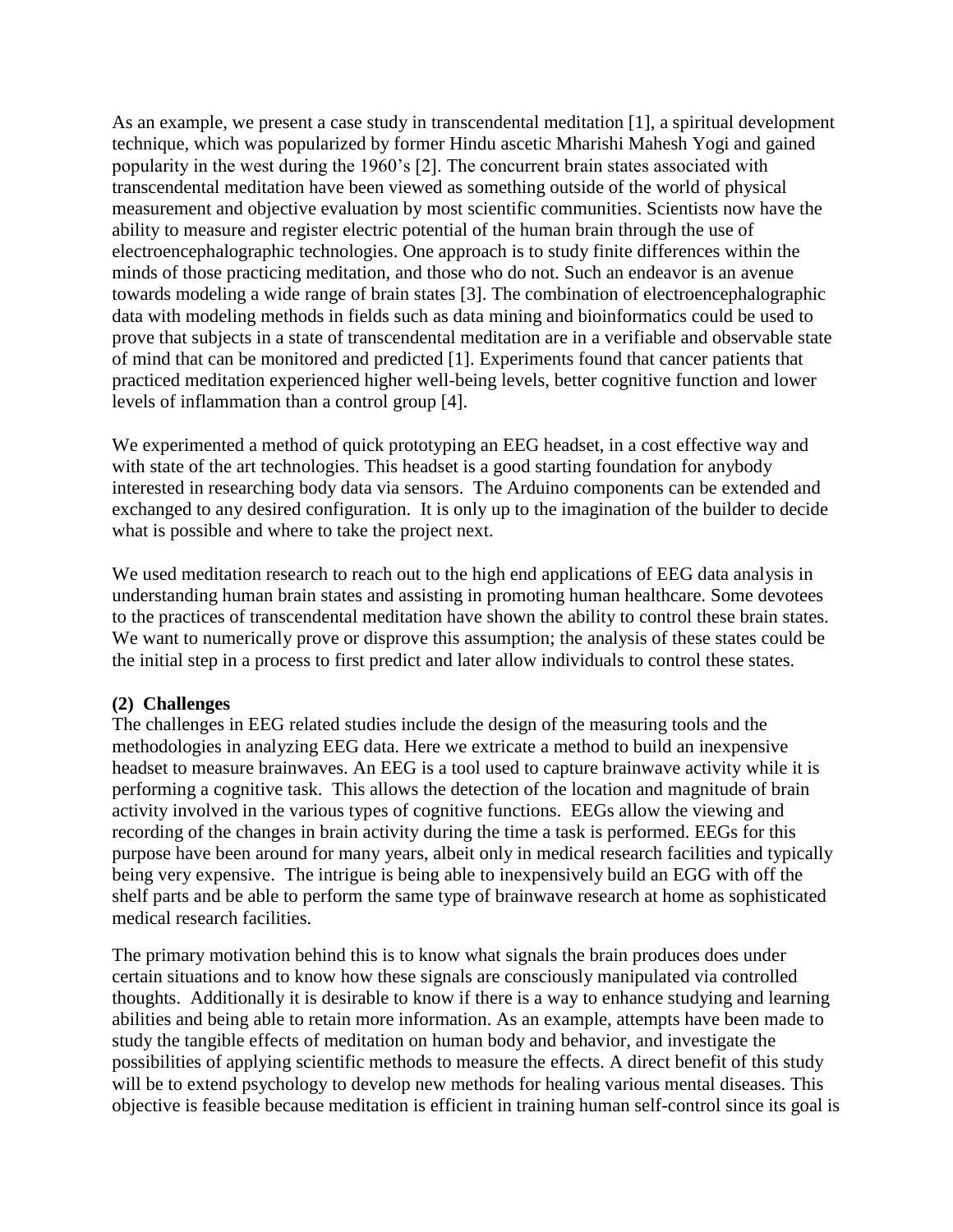having one's every whim under observation. Through this study, it is anticipated to start a campaign to establish "measurable" meditation methods, applying scientific methodology to religions, and eventually making religions "tangible".

### **(3) Current techniques**

A cursory look into the topic revealed a wealth of information, much theoretical and limited to large government organizations and research facilities with huge budgets. For instance, the government has a program called the "Brain Research through Advancing Innovative Neurotechnologies™ (BRAIN)." The web site states the following: "The Brain Research through Advancing Innovative Neurotechnologies™ (BRAIN) Initiative is part of a new Presidential focus aimed at revolutionizing our understanding of the human brain. By accelerating the development and application of innovative technologies, researchers will be able to produce a revolutionary new dynamic picture of the brain that, for the first time, shows how individual cells and complex neural circuits interact in both time and space. Long desired by researchers seeking new ways to treat, cure, and even prevent brain disorders, this picture will fill major gaps in our current knowledge and provide unprecedented opportunities for exploring exactly how the brain enables the human body to record, process, utilize, store, and retrieve vast quantities of information, all at the speed of thought." The site even contains funding opportunities for companies and research facilities to participate and contribute to the program. Examples such as this can be found in abundance and what quickly becomes apparent is that there is a thirst for more knowledge about the human brain and how it works.

Very little information exists in the hobby and home space for EEG devices. Organizations such as OpenEEG and OpenBCI are available and facilitate the information sharing amongst hobbyists and attempt to inform the general public about the subject of gathering brainwave data. Companies like NeuroSky and Emotive sell headset EEG devices and provide software development kits (SDK) that include the tools necessary to gather brainwave data, but are limited to only reading brainwaves. In research perspectives, there is still space to gather more information, to have an enhanced data model, and see additional dependencies while the brain performs or reacts to specific tasks.

On the brain state modeling side, two types of research models have been used: statistical models and micro models. Statistics models are built by applying statistical analysis to collected data from meditation practitioners, while micro models try to catch physiological features of the brain state under examination. Current literatures show that both methods are used in the study of complementary and alternative medicine, which includes meditation as one of the methods. Loizzo et al, performed a 20-week contemplative self-healing program study, which showed that a contemplative self-healing program can be effective in significantly reducing distress and disability among the testers [5]. Habermann et al, on the other hand, performed a long-term (5-20 years) project to investigate the use of complementary and alternative medicine and its effects on the testers' health [6]. Comparisons across different groups of people are also found. For example, in a 6-week mindfulness-based stress reduction program, subjects assigned to the program demonstrated significant improvements in psychological status and quality of life compared with usual care [7]. Another comparison is found where a group of Qigong practitioners were compared to a control group and positive indicators were found in the study [8].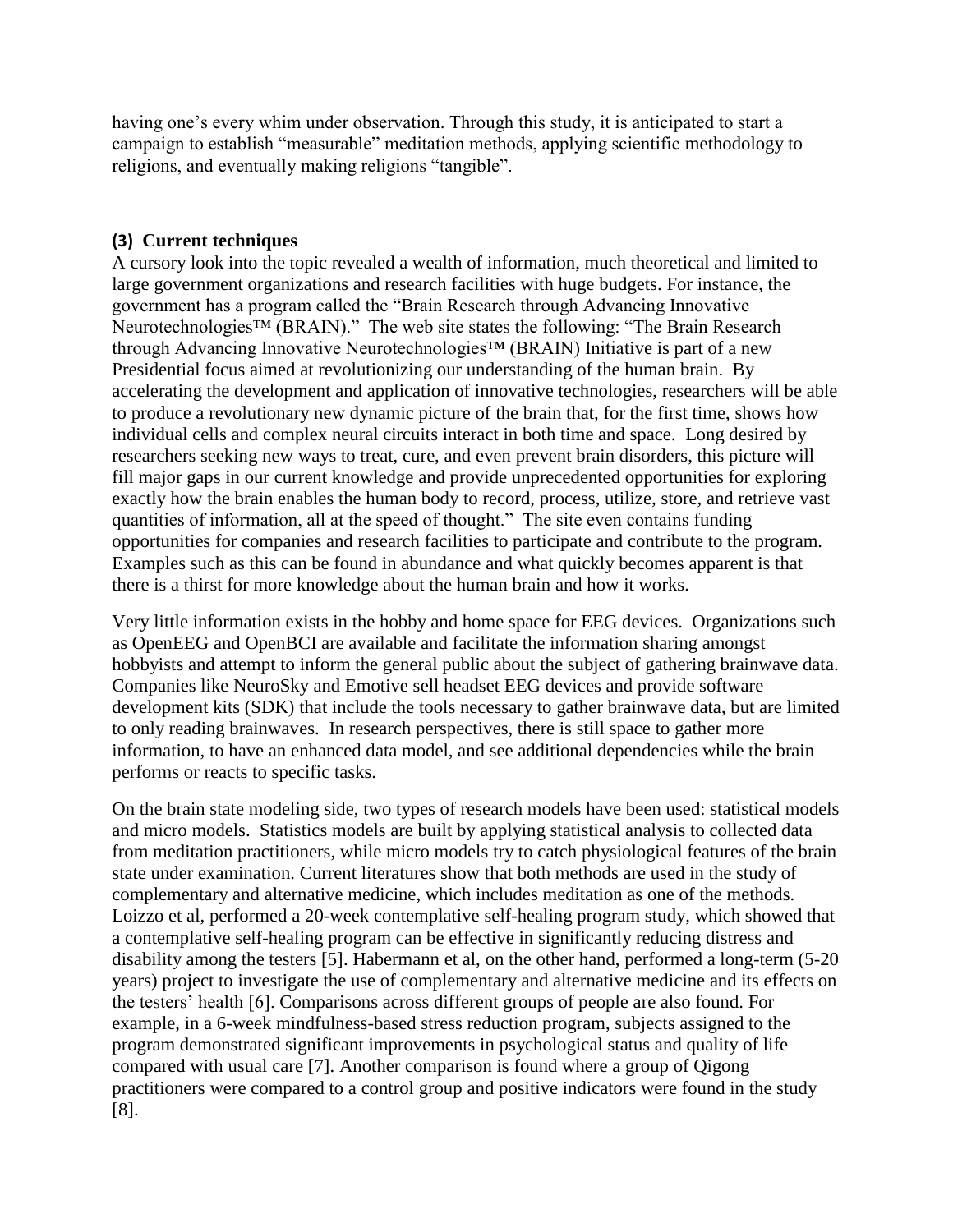A survey of the literature on cognitive impairment and cancer presented in [9] suggests that meditation may help to improve cancer-related cognitive dysfunction and alleviate other cancerrelated sequelae.

It is well understood that although statistical studies can provide evidence for the effectiveness of meditation, it fails to provide a systematic view of human's epistemology and psychology. This addresses the needs for micro models that depict the inter-relationship between human's mind and physical body.

### 2. Findings and Products:

Our prototyping headset is composed of the following components.

#### (1) **Composition of EEG headset**

Sensors: The following three sensors are used on the headset:

A. EEG sensor, commercial product from NeuroSky. The NeuroSky technology was chosen for its dry sensors capabilities. This means that the sensor requires no special liquid chemicals while making contact with the skin to read brainwaves (see Figure 2). The sensor is based on technology that is referred to as ThinkGear ™. ThinkGear™ is the technology inside every NeuroSky product that enables a device to interface with the wearers' brainwaves. It includes the sensor that touches the forehead, the contact and reference points located on the ear pad, and the onboard chip that processes all of the data and provides this data to software and applications in digital form.



Figure 2: NeuroSky EEG Sensor

B. Pulse Sensor, Open Source pulse sensor from pulsesensor.com. The pulse sensor is a current to voltage converter Op Amp circuit that uses a photodiode as current source. It has a Low Pass Filter for output. The devices uses surface mount parts in order to keep it as small as possible. It needs an ambient light sensor which is sensitive to the visible light spectrum (see Figure 3).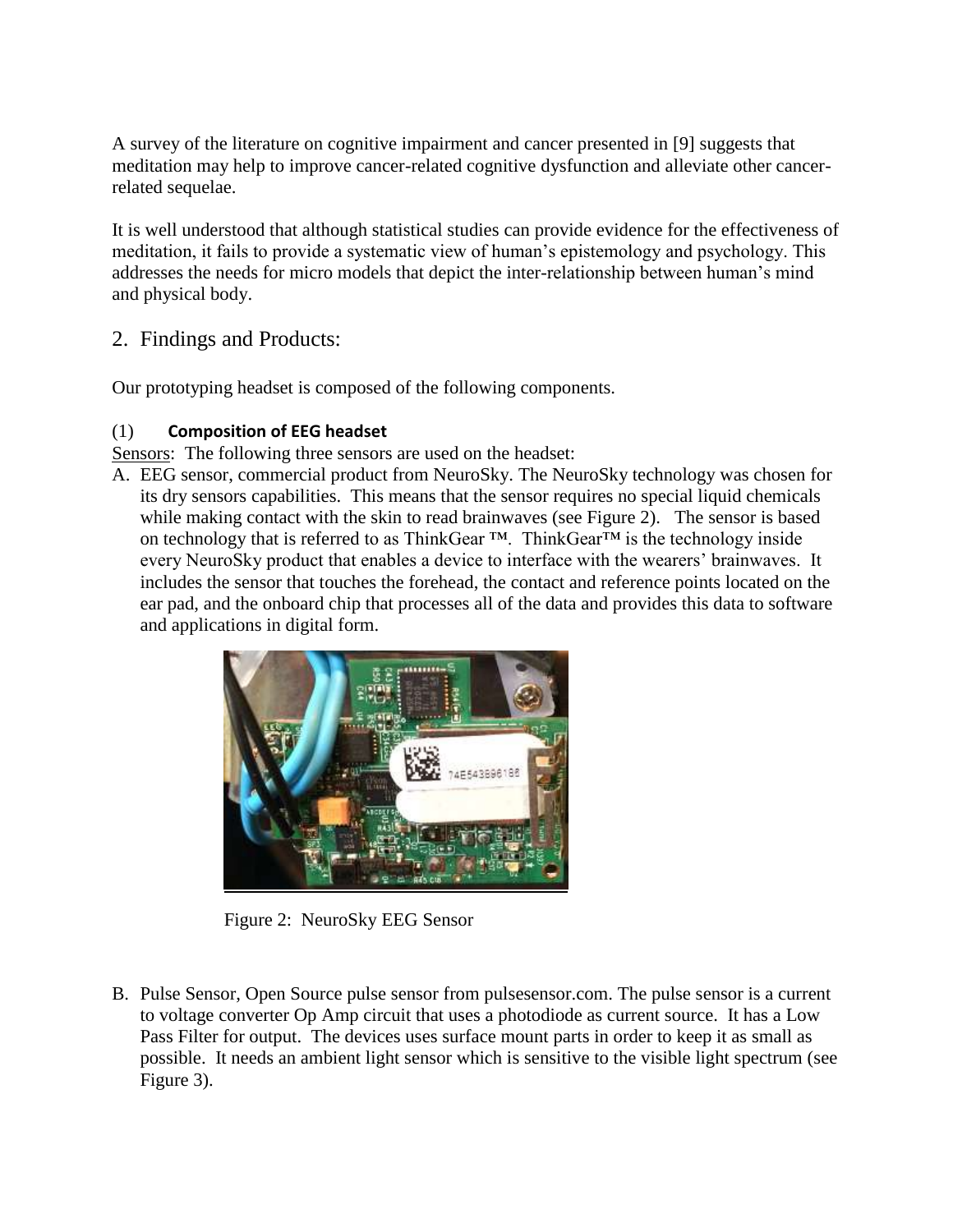

Figure 3: Pulse Sensor

C. Temperature sensor, commercial integrated circuit sensor, TMP36 - Analog Temperature sensor from Adafruit (See Figure 4). The TMP36 temperature sensor is a solid state device. Meaning it does not use mercury. Instead, it uses the fact that as temperature increases, the voltage across a diode increases at a known rate. By precisely amplifying the voltage change, it is easy to generate an analog signal that is directly proportional to temperature.



Figure 4: Adafruit TMP-36 Temperature Sensor

Microprocessor: Arduino Mega 2560 (See Figure 5), Open Source.



Figure 5: Arduino Mega 2560

Microprocessor Blue Tooth Shield: Bluetooth Low Energy (BLE) Shield (See Figure 6) from redbear.com. Added to the Arduino for low energy blue tooth communications with the iPhone.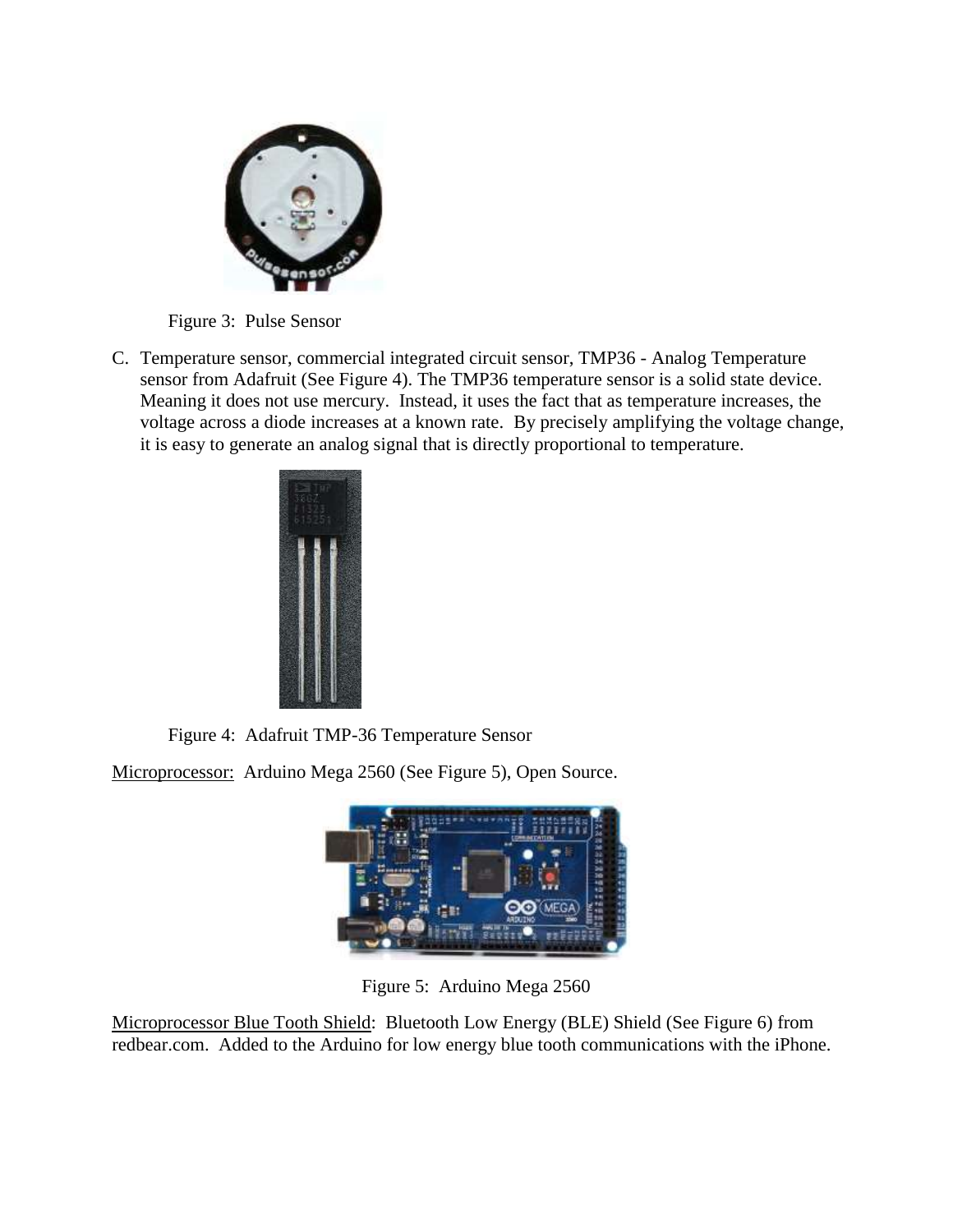

Figure 6: Red Bear Labs Bluetooth Low Energy Arduino Shield

In order to test and validate that the headset is working properly and that all the sensors are functioning, a test environment had to be constructed. To simulate a real world environment, a mobile Smart Phone application was developed on the Apple iPhone platform. This platform was chosen for ease of access to development tools and availability of software development kits (SDK) from all the hardware and chipset vendors. Both NeuroSky and Red Bear Labs included sample applications that were then easily transferred to a custom application using a simple view to display all the sensor values.

To show that the headset sensors are working a custom mobile application was developed to view the results. Sample screenshots of the application with the actual results are displayed in Figure 7.



Figure 7: iOS Sensor Headset Application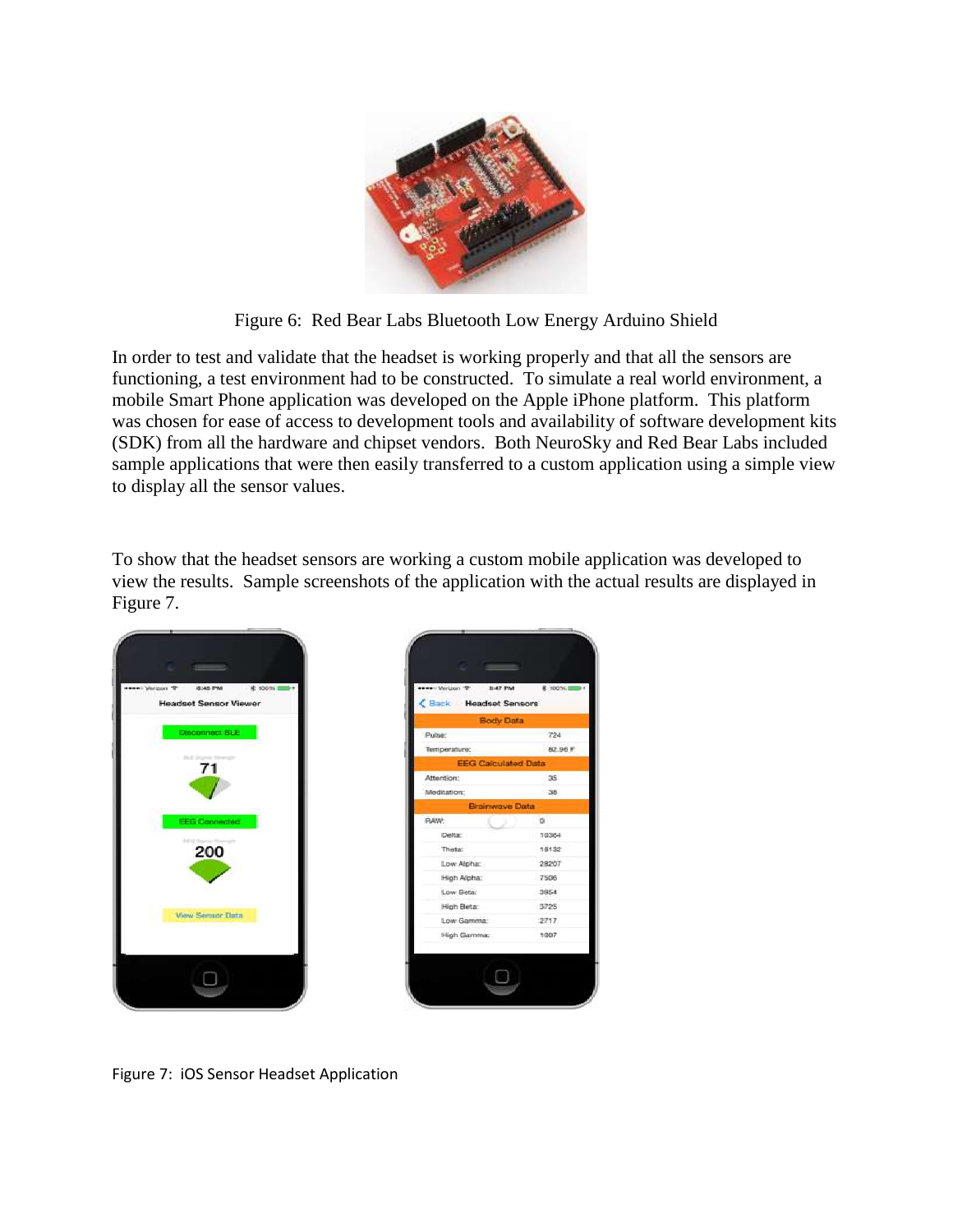#### (2) **Case study: analysis of meditation state**

We measured an experienced meditator's brainwaves while meditating and compared them to several other states including idle and talking. We found prominent differences between the experienced meditator's brainwaves and those of other states. The experienced meditator's brainwaves clearly displayed a stable state most of the time, as shown in Figure 8(a). However, during certain times after the initial meditation stage, extraordinary high waves were observed, as shown in Figure 8(b).



Figure 8. An Experienced Meditator's Brain Waves

Figure 9 shows the brainwaves of idle, talking, and meditating from an inexperienced meditator. We can clearly see that the irregularities of these states are higher than the experienced meditator's state, especially the idle and the talking states. The inexperienced meditator showed some similarity to the state shown in Figure 8(a) but it didn't show the features in Figure 8(b). This initial study indicates that trained meditators can demonstrate regularity during meditation practice.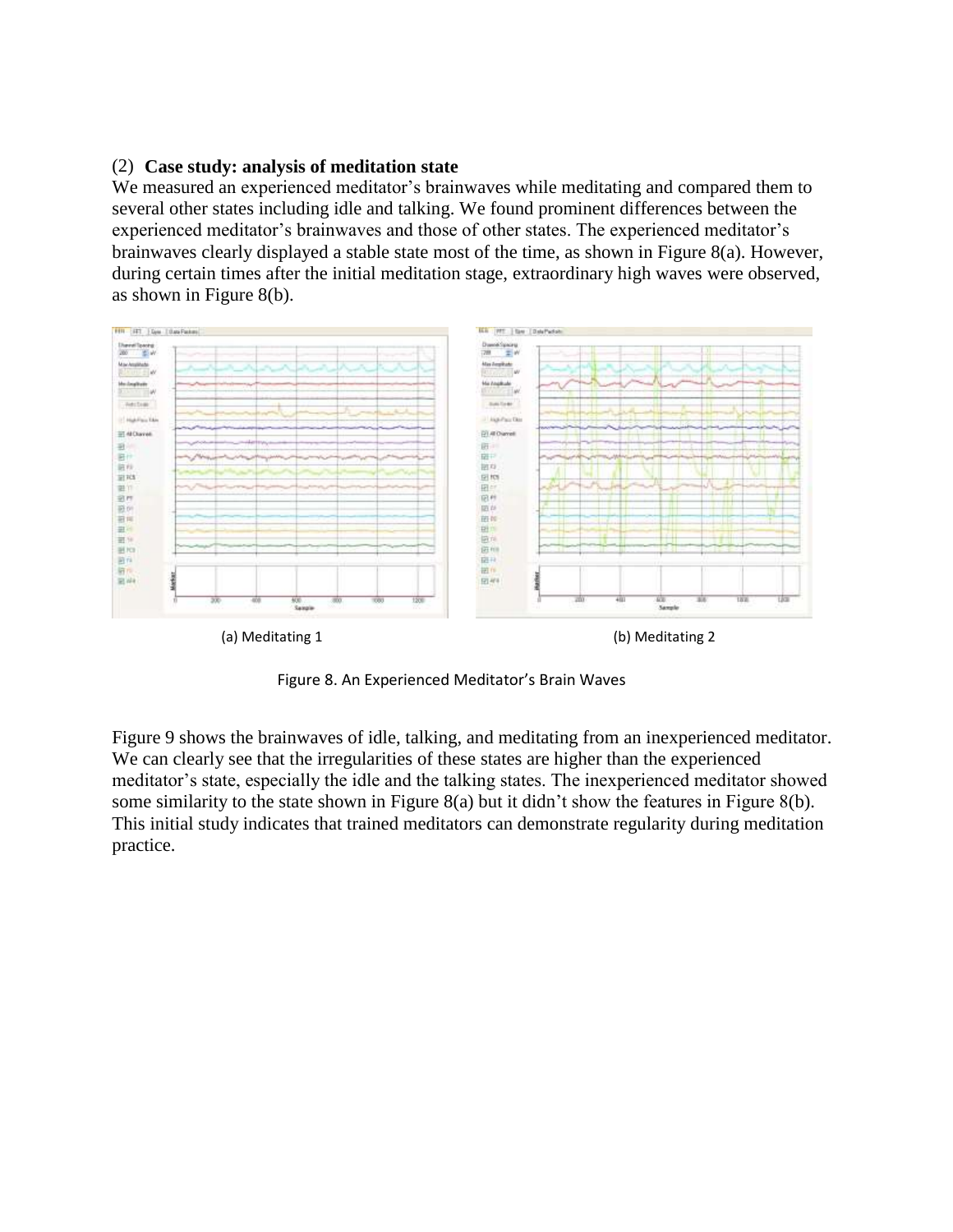

Figure 9. Brain Waves of Other States

EEG data can be broken down into its component frequencies. These frequencies represent specific brain states including deep meditation and high anxiety. We are able to collect this frequency information through a commercially available EEG headset from Neurosky. It pairs to host devices through a Bluetooth connection, and works in conjunction with open source software available on both the iOS and Android mobile operating systems. This data can then be uploaded to our existing SQL database for further examination and analysis. Because of the large size of these files and number of samples needed to be collected, we used a Windows PowerShell script to automate the importing of our data.

Using the data collected from the headset we can analyze each of the statistical attributes representative of specific brain states. We make use of Mathworks MATLAB software to take the frequency power spectrum data collected and perform post processing analysis. Along with MATLAB we use Microsoft's spreadsheet software to compile our data for simple model design and tabulate statistical attributes relative to each brain state.

We make an assumption that the actual brain states with regards to the normalized power spectrum are Normally Distributed, and our range of error for brain state recognition is within 1 standard deviation of the mean.

We use EEGID software to collect data from the Neurosky headset. Then the data collected is sent through email in CSV file format. The data is representative of three to five minute sampling periods for individuals at certain brain states. This CSV file contains a header row that identifies each of the collected data, including PoorSignal, EEG Raw Value, EEG Raw Value Volts, Attention Level, Meditation Level, Blink Strength, Delta(1-3Hz), Theta(4-7Hz), Alpha Low(8-9Hz), Alpha High(10-12Hz), Beta Low(13-17Hz), Beta High(18-30Hz), Gamma Low(31-40Hz), and Gamma Mid(41-50Hz).

The Neurosky Mobile Headset reports brain wave frequencies as a function of its power spectrum. This is done through a Fourier Transform

$$
f(\xi) = \int_{-\infty}^{\infty} f(x)e^{-2i\pi x\xi} dx
$$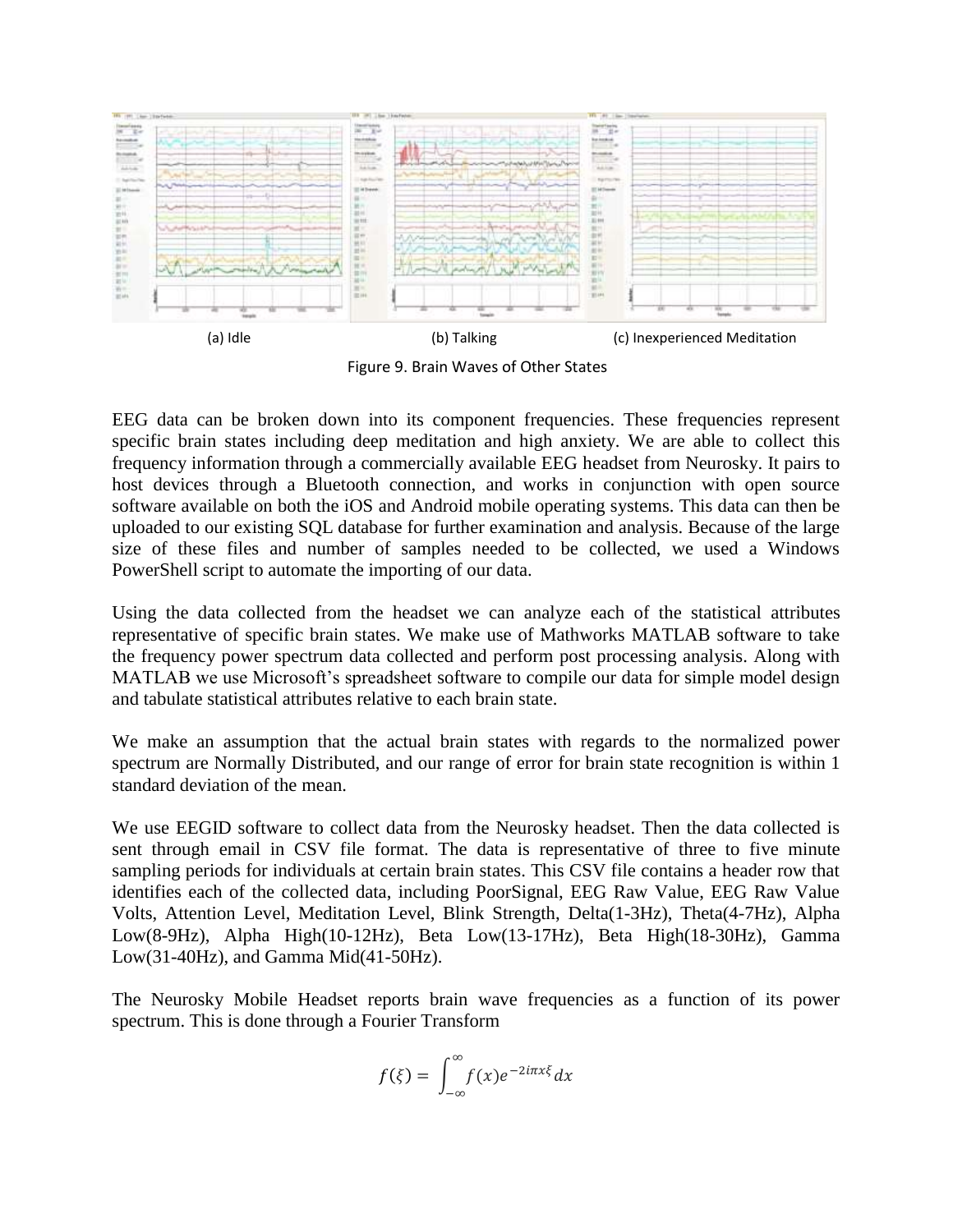It decomposes the EEG time series into a voltage by frequency spectral graph (Power Spectrum). This is a method of numerical analysis in the field of Quantitative EEG.

We tabulate the simple statistics of all the data and create a plot showing three brain waves in three states (meditation, reading aloud, watching a movie).

From this data set and plots we develop models that represent identifiable brain states. As we continue our research and collect more data, a level of refinement and accuracy should be achieved.

We create a script in MATLAB to normalize power spectrum data, truncate data sets, plot normalized power spectrum per time sample, and calculate simple statistics and log to diary file. Each script set was applied to every data set. The reason for normalization is that data between sessions cannot be easily compared. Contact between the headset and the user will differ as environmental conditions change. In addition, automatic scaling occurring in the hardware to account for noise makes the data large values. The normalized method is to sum all the eight powers and divide each power by the sum to scale all the reported data within the range of 0 to 1.

From the range of mean and  $+/-$  one sample standard deviation of normalized data, we generate three brain state models in meditation, reading aloud, and watching a movie (Figure 10, 11, 12). Validation and recognition rate are tested against collected data (Figure 13).

We collect and examine data sets through a recognition algorithm determined by the modeled brain states.

In the model of meditation, alpha waves are the most common brain waves. Delta waves are common in reading aloud as well as in watching a movie. However, alpha, beta and gamma increase in watching a movie compared to reading aloud. We intend to use this data collected for analysis of our specified brain states. As we collect more data we will identify a baseline model using statistical means.



*Figure 10. Meditaion Model of Normalized Power Spectrum*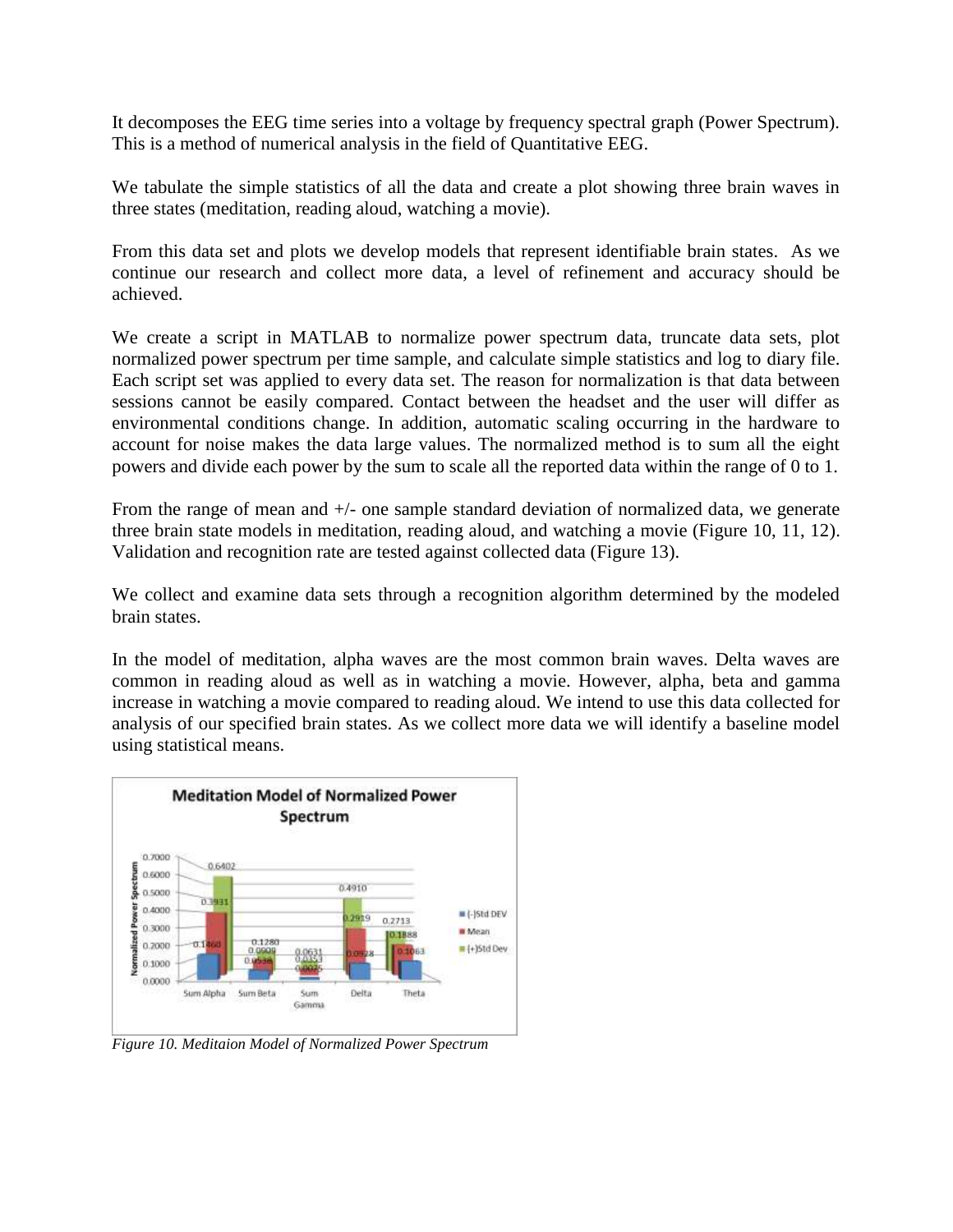

*Figure 11. Reading Aloud Model of Normalized Power Spectrum*



*Figure 12. Watching A Movie Model of Normalized Power Spectrum*

|         |        | Meditation | Reading aloud        | Watching a movie |
|---------|--------|------------|----------------------|------------------|
| Audrey  |        | 40.00%     | 100.00%              | 0.00%            |
| Carlton |        | 40.00%     | 40.00%               | 40.00%           |
| Khanh   |        | 0.00%      | 100.00%              | 40.00%           |
| Lee     |        | 60.00%     | 60.00%               | 0.00%            |
| Luc     |        | 40.00%     | 100.00%              | 20.00%           |
| Mario   |        | 40.00%     | 100.00%              | 60.00%           |
| Ming    |        | 60.00%     | 60.00%               | 20.00%           |
| Dr.Lin  |        | 60.00%     | 80.00%               | 60.00%           |
|         |        | 42.50%     | 80.00%               | 30.00%           |
|         |        | Meditation | <b>Reading aloud</b> | Watching a movie |
| Alpha   |        | 25.00%     | 87.50%               | 12.50%           |
| Beta    | 75.00% |            | 87.50%               | 50.00%           |
| Gamma   | 62.50% |            | 87.50%               | 12.50%           |
| Delta   | 12.50% |            | 62.50%               | 25.00%           |
| Theta   |        | 37.50%     | 75.00%               | 50.00%           |
|         |        | 42.50%     | 80.00%               | 30.00%           |

*Figure 13. Validation of three data sets against reading aloud model*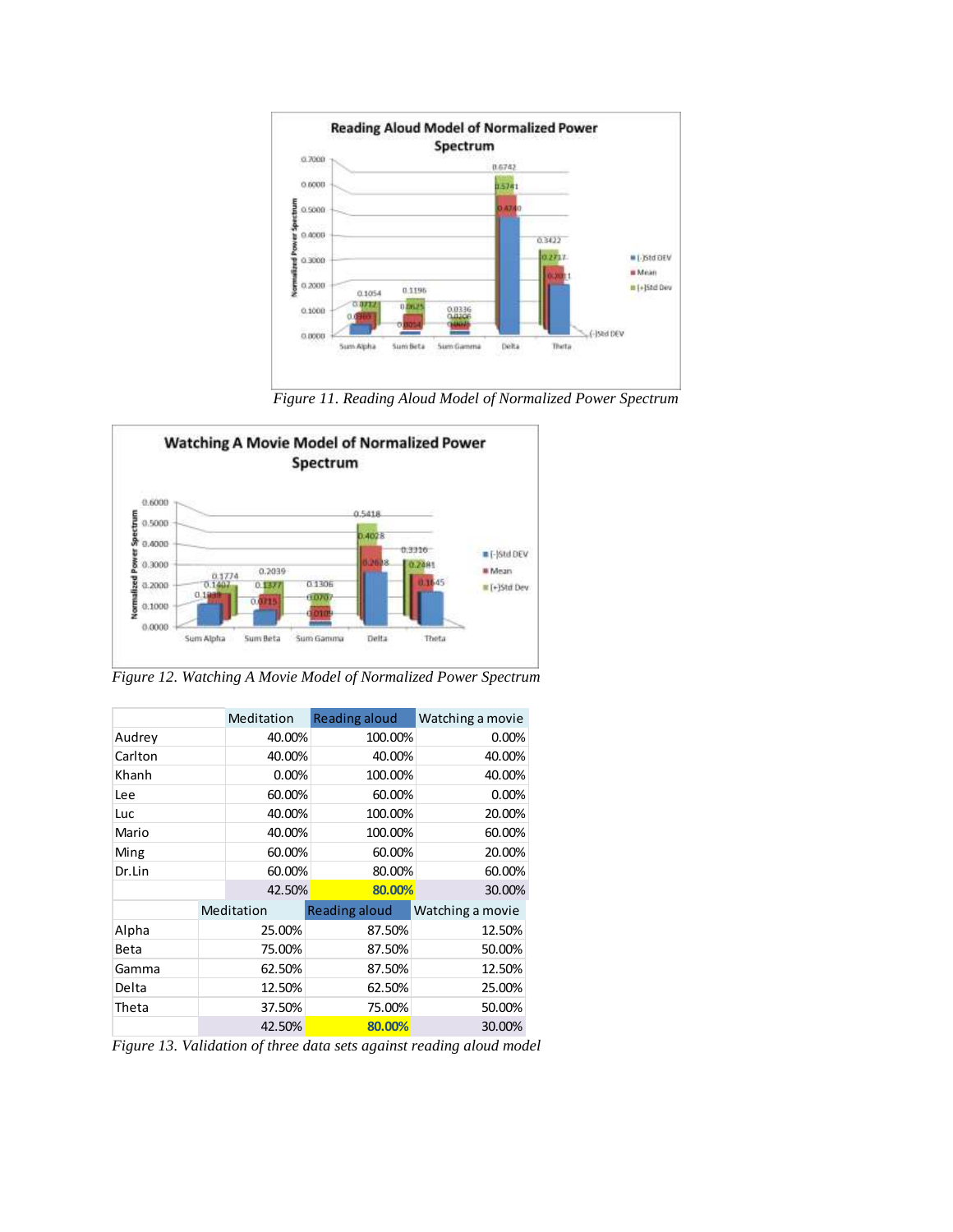The recognition rates of the three brain states are 65% for mediation, 80% for reading aloud, and 75% for watching a movie. 65% in meditation is not a high level of acceptance, but it does make sense because none of the subjects are meditation practitioners. Mediation should be more discernible with samples of actual mediation practitioners.

# 3. **Words from the Principle Investigator**

We plan to use electroencephalography (EEG) data to build a brain waves model that can identify characteristics of meditation states. The practical significance of finding a meditation model is two fold. Firstly, it can be used to guide and regulate meditation practices. Secondly, it can be used to assist meditation teachers to verify the effectiveness of the meditation methodologies. The proposed project is an extension to a collaborative study with the University of Canberra, and the Royal North Shore Hospital, the University of Sydney. Existing work that has been done in this collaborative project includes collecting EEG data from medical Qigong classes at the Royal North Shore Hospital, the University of Sydney, and investigating brain state modeling using EEG data. At the University of Houston-Downtown, we designed a program for EEG data visualization and analysis and an iPad application for real-time EEG data monitoring. The proposed project will focus on meditation brain states using test subjects with cascaded meditation mastery levels, viz., subjects with no or little experience or in a poor health condition, meditation trainees with entry level experience, and experienced meditation masters. With over 20 years experience in meditation and the knowledge in the philosophy of meditation, I am suitable to be the PI for the proposed project. I will use my knowledge to gear the data collection and analysis towards supposed behaviors of brain states in a successful meditation process. My knowledge about sectors of meditation practitioners and social liaison will help me identify meditation masters. My high performance computing background will contribute to the establishment of necessary algorithma and a proper computing platform for efficient processing of large EEG data volumes. The orchestrated project that involves participating researchers who have demonstrated strong expertise in meditation training and EEG data analysis will contribute significantly to scientific studies of meditation.

# 4. **UHD Grid Computing Lab Profile**

UHD Grid Computing Lab hosts a high performance 64-nodes computing cluster. It front-end server provides functionalities for job submission, scheduling and execution. The service portal is publically accessible at [http://grid.uhd.edu.](http://grid.uhd.edu/) The Lab is also a venue for student research. This Lab will be shared by all the parties involved in the proposed project as a platform for storing and processing EEG data.

UHD Grid Computing Lab is located in the south main building of UHD, which is a municipal university at Houston, Texas, located inside the I-610 loop, looking at Houston downtown across the bridge over San Jacinto River. [Click to locate UHD on Google Map.](https://www.google.com/maps/place/University+of+Houston-Downtown/@29.766005,-95.359154,17z/data=!3m1!4b1!4m2!3m1!1s0x8640bf2c67bffad3:0x42df04e8e4031f57)